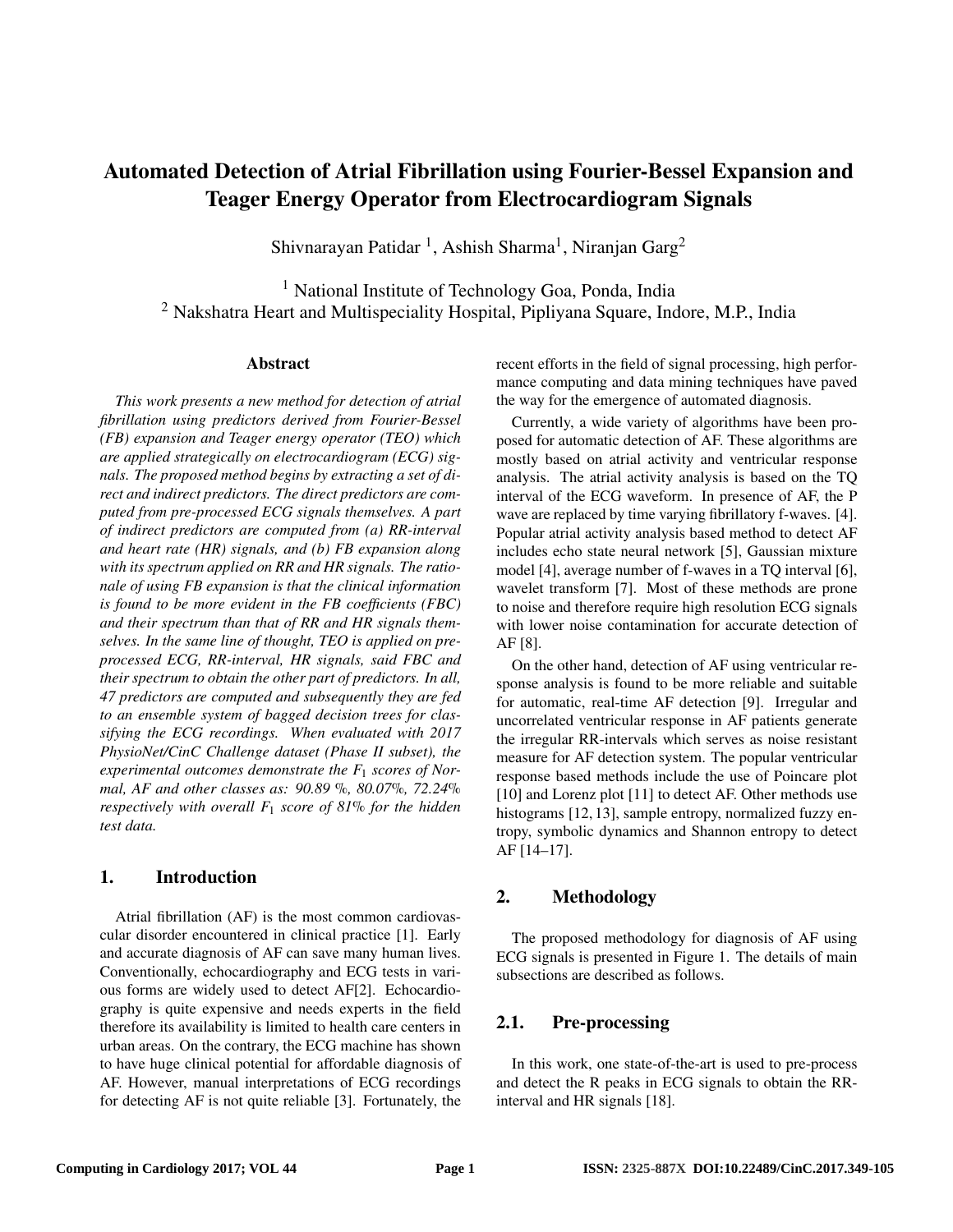

Figure 1. The proposed system.

## 2.2. Applied Transform and Operation

In context to signal processing, transforms and operators are commonly used for mapping the raw data from one domain to other which can be more informative. We have used FB expansion and TEO in this work which are described as follows:

## 2.2.1. Fourier-Bessel Expansion

A continuous-time signal  $f(t)$ , in the interval  $(0, 1)$ , in terms of Bessel functions of first kind as basis functions can be expressed as follows [19]:

$$
f(t) = \sum_{i=1}^{M} A_i J_0(\lambda_i t)
$$
 (1)

where,  $A_i$  are the FB coefficients (FBC) which can be computed by using following equation:

$$
A_{i} = \frac{2\int_{0}^{1} tf(t)J_{0}(\lambda_{i}t)dt}{[J_{1}(\lambda_{i})]^{2}}
$$
 (2)

where,  $J_0(\cdot)$  and  $J_1(\cdot)$  are the zero-order and first-order Bessel functions of first kind respectively. For *i* = 1, 2, ..., *M*, the values of  $\lambda_i$  are *M* ascending order positive roots of  $J_0(\lambda) = 0$ . The FBC  $A_i$  are unique for a given signal.

#### 2.2.2. Teager Energy Operator

TEO is a nonlinear function which is popularly used in the area of signal processing [20]. As against the conventional notion of energy that measure the sum of squared signal elements, TEO measures the energy of the system that generates it. The TEO for discrete-time signal  $x[n]$ can be expressed as follows [20]:

$$
TEO\{x[n]\} = x^2[n] - x[n-1]x[n+1] \tag{3}
$$

## 2.3. Diagnostic Predictors

In order to detect AF, a set of useful predictors are derived from ECG signals, segmented ECG signals and the signals obtained after applying FB expansion and TEO. In this work, we have used the predictors as listed in Table 1 and 2. Some of these are: (a) Shannon entropy [21] (b) Sample Entropy [22] (c) Spectral Entropy [21] (d) Robust Permutation Entropy (RePE) [23] and (e) Morphological predictor: Inverse of normalized weighted difference of P and T peaks.

## 2.4. Classification using an Ensemble System of Bagged Decision Trees

Ensemble classification [24] strategically generates a set of classifiers and combines them to get better performance than every one of them to address a particular machine learning problem. In an ensemble system of bagged decision tree, decision trees are used as the classification models and their decisions are combined by bootstrap aggregation [25]. For bagging with training set of size *N*, the decision trees are developed on the bootstrap replicas of the training dataset which are formed by randomly choosing *M* observations out of *N* with replacement, where *N* is the training set size. The predictions of the individual classifiers are then combined using majority vote to cast the final decision.

#### 3. Results and Discussion

The proposed work has been evaluated using 2017 PhysioNet/CinC Challenge dataset [18]. The training set contains 8,528 signals lasting from 9 to 61 seconds and the test set contains 3,658 signals of similar lengths (and class distributions). After adequate pre-processing, predictors are derived from FB expansion and TEO which in turn are applied strategically on ECG signals. Figure 1 shows the predictor extraction workflow. A set of carefully chosen direct and indirect predictors as listed in Tables are extracted. Where in the Table 2, *M d*, *Mo*, *Ku*, and *Sk* represent median, mode,kurtosis and skewness respectively. The direct predictors are computed from pre-processed ECG signals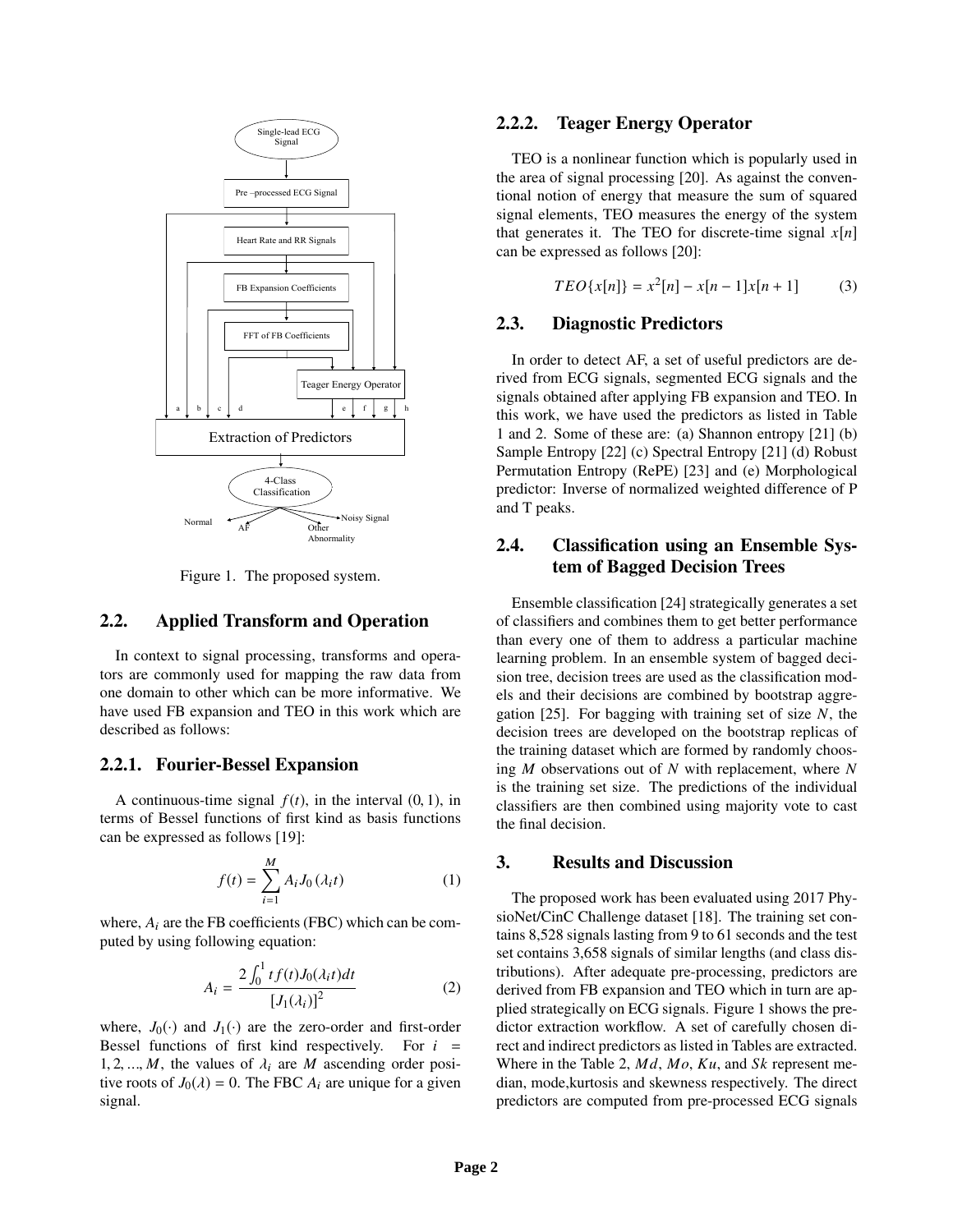as depicted in the Figure 1 with arrow marked by (a). A part of the indirect predictors are computed from (i) RR and HR signals, (ii) FB expansion along with its spectrum as marked by (b), (c) and (d) respectively . In order to obtain the other part of predictors, we have applied TEO on the above set of signals obtained at different levels of proposed framework as marked by (e)-(h). We have found 47 clinically significant predictors as listed in Tables that ultimately yielded robust 10-cross validation based results.

Table 1. List of predictors used for classification

| S.             | Predictors             | <b>Input Signals</b> |        |            |  |  |
|----------------|------------------------|----------------------|--------|------------|--|--|
| No.            |                        |                      |        |            |  |  |
|                |                        | ECG                  | HR/RR  | FBC-       |  |  |
|                |                        |                      |        | HR/FBC-    |  |  |
|                |                        |                      |        | RR         |  |  |
|                | Sample Entropy         | 34,35                | 10/11  | /12        |  |  |
| $\overline{c}$ | Spectral entropy       | 21                   | 19     |            |  |  |
| 3              | <b>RePE</b>            | 5                    | /6,7   | 8,9        |  |  |
|                | Shannon entropy        | 22                   |        | $\sqrt{1}$ |  |  |
| 5              | Shannon entropy of TEO |                      | 12,3,4 |            |  |  |
| 6              | Energy of TEO          |                      | 13     |            |  |  |

Table 2. List of predictors used for classification

| S.                      | <b>Input Parameters</b> | Predictors |     |     |          |            |    |    |  |  |
|-------------------------|-------------------------|------------|-----|-----|----------|------------|----|----|--|--|
| No.                     |                         |            |     |     |          |            |    |    |  |  |
|                         |                         | $\mu$      | Md  | Mo  | $\sigma$ | $\sigma^2$ | Ku | Sk |  |  |
| 1                       | <b>HR/RR</b> Signals    | 27         | 28/ | 29/ |          | 30         |    |    |  |  |
|                         |                         |            | 23  | 24  |          |            | 25 | 26 |  |  |
| $\sqrt{2}$              | FBC of HR               |            |     | 20  |          |            |    |    |  |  |
| 3                       | TEO of HR               |            |     |     | 18       |            | 14 |    |  |  |
| $\overline{\mathbf{4}}$ | TEO of ECG              |            |     |     |          |            | 15 |    |  |  |
| 5                       | TEO of FBC of HR        |            |     |     | 17       |            |    | 16 |  |  |
| 6                       | Kurtosis of ECG         |            | 31  |     |          |            |    | 32 |  |  |
| 7                       | Median of ECG           |            | 33  |     |          |            |    |    |  |  |
| 8                       | Widths of R peaks       |            |     | 37  | 39       | 41         |    |    |  |  |
| 9                       | Widths of S peaks       |            |     | 38  |          | 42         |    |    |  |  |
| 10                      | Prominences of R        |            |     |     | 40       |            |    |    |  |  |
|                         | peaks                   |            |     |     |          |            |    |    |  |  |
| 11                      | Ratios of widths of R   | 36         |     |     |          |            |    |    |  |  |
|                         | & S peaks               |            |     |     |          |            |    |    |  |  |
| 12                      | Diff. of $R & S$ peaks  | 43         | 45  |     |          |            |    |    |  |  |
| 13                      | Diff. of widths of R    | 44         |     |     |          |            |    |    |  |  |
|                         | & S peaks               |            |     |     |          |            |    |    |  |  |
| 14                      | Diff. of locations of   |            |     |     |          |            | 46 |    |  |  |
|                         | R & S peaks             |            |     |     |          |            |    |    |  |  |

Using the auto-search engine in Matlab, an optimal ensemble classifier model based on the bootstrap aggregation is generated for classifying the ECG recordings into following classes: normal, AF, others and noisy.

A graph to illustrate the importance of each predictors used in decision making for the ensemble classifier is shown in Figure 2. It indicates the relative relevance of a set of 47 predictors. The out-of-bag (OOB) classification error as a function of the number of decision trees were used to construct the ensemble as illustrated in Figure 3. The optimal ensemble classifier was constructed by using 477 weak learners that are decision trees with minimum leaf size of 2 and with training instances of 8528.



Figure 2. The predictor's importance.



Figure 3. OOB classification error versus weak learners.

We have obtained the average  $F_1$  scores for normal rhythm, AF, other rhythm and noisy as follows: 90%, 77%, 73%, 61% with overall average  $F_1$  score of 80% for first three classes with training data applying 10-cross validation. The average accuracy of 84% is obtained. The test *F*<sup>1</sup> scores of Normal, AF, other classes and noisy recordings using hidden data from PhysioNet (Phase II subset) are as follows: 90.89 %, 80.07%, 72.24% and 50.07% respectively with overall  $F_1$  score of 81% for the first three classes .This work reveals that the predictors derived using FB expansion and TEO are quite promising for better characterization of different ECG signals to detect and identify AF and other cardiovascular disorder (CVDs).

#### 4. Conclusion

In this work, we have explored the strength and applicability of FB expansion and TEO based algorithm for